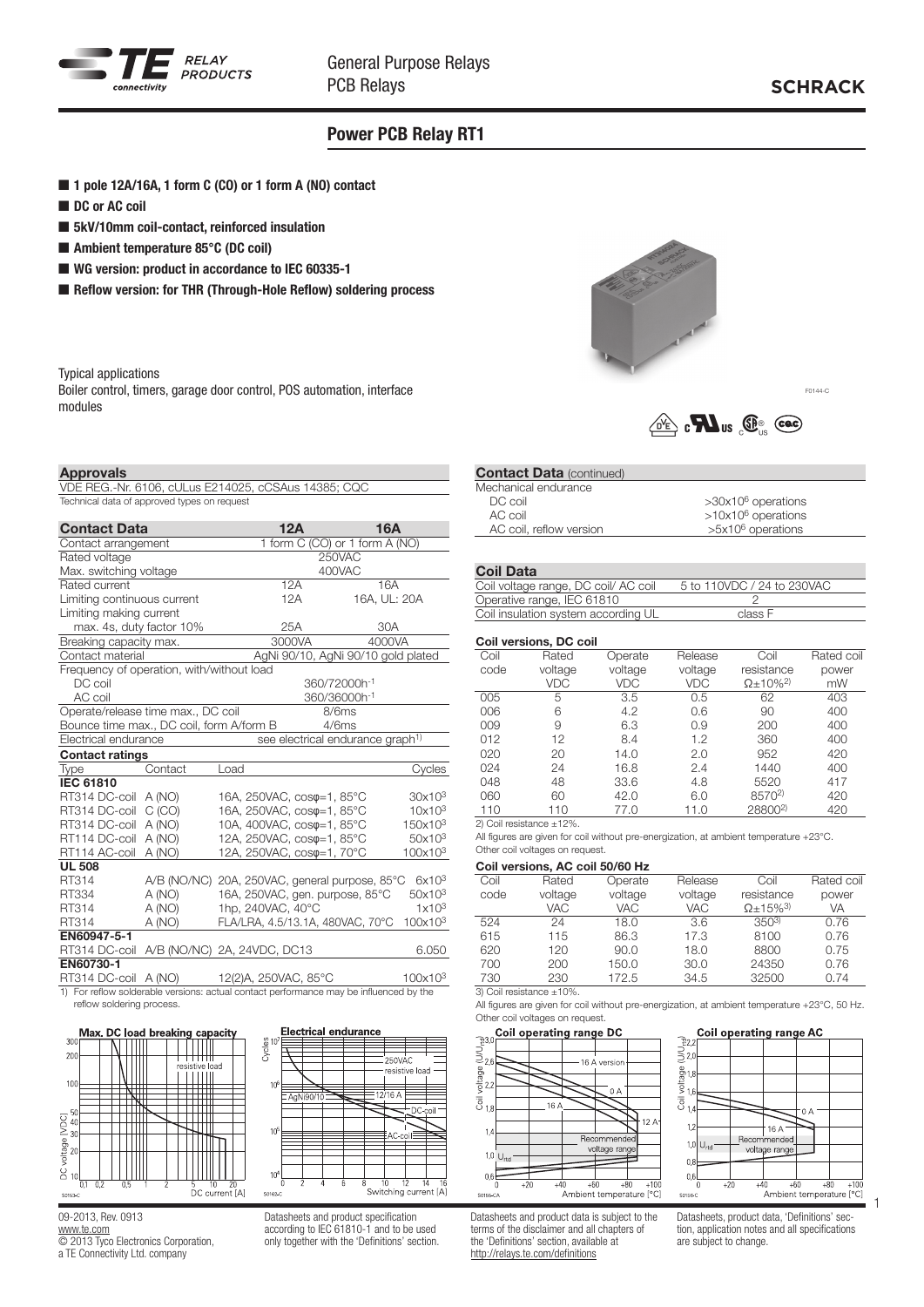

## Power PCB Relay RT1 (Continued)

| <b>Insulation Data</b>             |                      |
|------------------------------------|----------------------|
| Initial dielectric strength        |                      |
| between open contacts              | 1000V <sub>rms</sub> |
| between contact and coil           | 5000V <sub>rms</sub> |
| Clearance/creepage                 |                      |
| between contact and coil           | $\geq$ 10/10mm       |
| Material group of insulation parts | Illa                 |
| Tracking index of relay base       | <b>PTI 250V</b>      |
| reflow version                     | <b>PTI 175V</b>      |

#### Other Data

Material compliance: EU RoHS/ELV, China RoHS, REACH, Halogen content refer to the Product Compliance Support Center at www.te.com/customersupport/rohssupportcenter Resistance to heat and fire WG version or Reflow version according EN60335, par30 Ambient temperature DC coil <sup>-</sup><br>AC coil -40 to 85°C<br>-40 to 70°C -40 to  $70^{\circ}$ C Category of environmental protection, IEC 61810 standard version **RTII - flux proof, RTIII - wash tight**<br>reflow version **RTII - flux proof** RTII - flux proof Vibration resistance (functional) form A/form B contact, 30 to 500Hz 20g/5g Shock resistance (destructive) 100g

| <b>Other Data (continued)</b>                                  |                             |
|----------------------------------------------------------------|-----------------------------|
| Terminal type                                                  |                             |
| standard version                                               | PCB-THT, plug-in            |
| reflow version                                                 | PCB-THR                     |
| Mounting distance                                              | AC coil: $>2.5$ mm          |
| Weight                                                         | 14q                         |
| Resistance to soldering heat THT, IEC 60068-2-20               |                             |
| RTII                                                           | $270^{\circ}$ C/10s         |
| RTIII                                                          | $260^{\circ}$ C/5s          |
| Resistance to soldering heat THR                               |                             |
| reflow soldering (for reflow version)                          | forced gas convection 4) or |
|                                                                | vapour phase 5)             |
| temperature profile                                            | according EN61730           |
| Packaging/unit                                                 | tube/20 pcs., box/500 pcs.  |
| 4) infrared heating not allowed<br>5) recommended fluid LS/230 |                             |

#### Accessories

For details see datasheet Accessories Industrial Power Relay RT NOTE: indicated contact ratings and electrical endurance data for direct wiring of relays (according IEC 61810-1); for relays mounted on sockets deratings may apply.

#### PCB layout / terminal assignment

Bottom view on solder pins



09-2013, Rev. 0913 www.te.com © 2013 Tyco Electronics Corporation, a TE Connectivity Ltd. company

2

Datasheets and product specification according to IEC 61810-1 and to be used only together with the 'Definitions' section. Datasheets and product data is subject to the terms of the disclaimer and all chapters of the 'Definitions' section, available at http://relays.te.com/definitions

Datasheets, product data, 'Definitions' section, application notes and all specifications are subject to change.

# pattern from 2.5mm to 2.54mm can be used.

\*) With the recommended PCB hole sizes a grid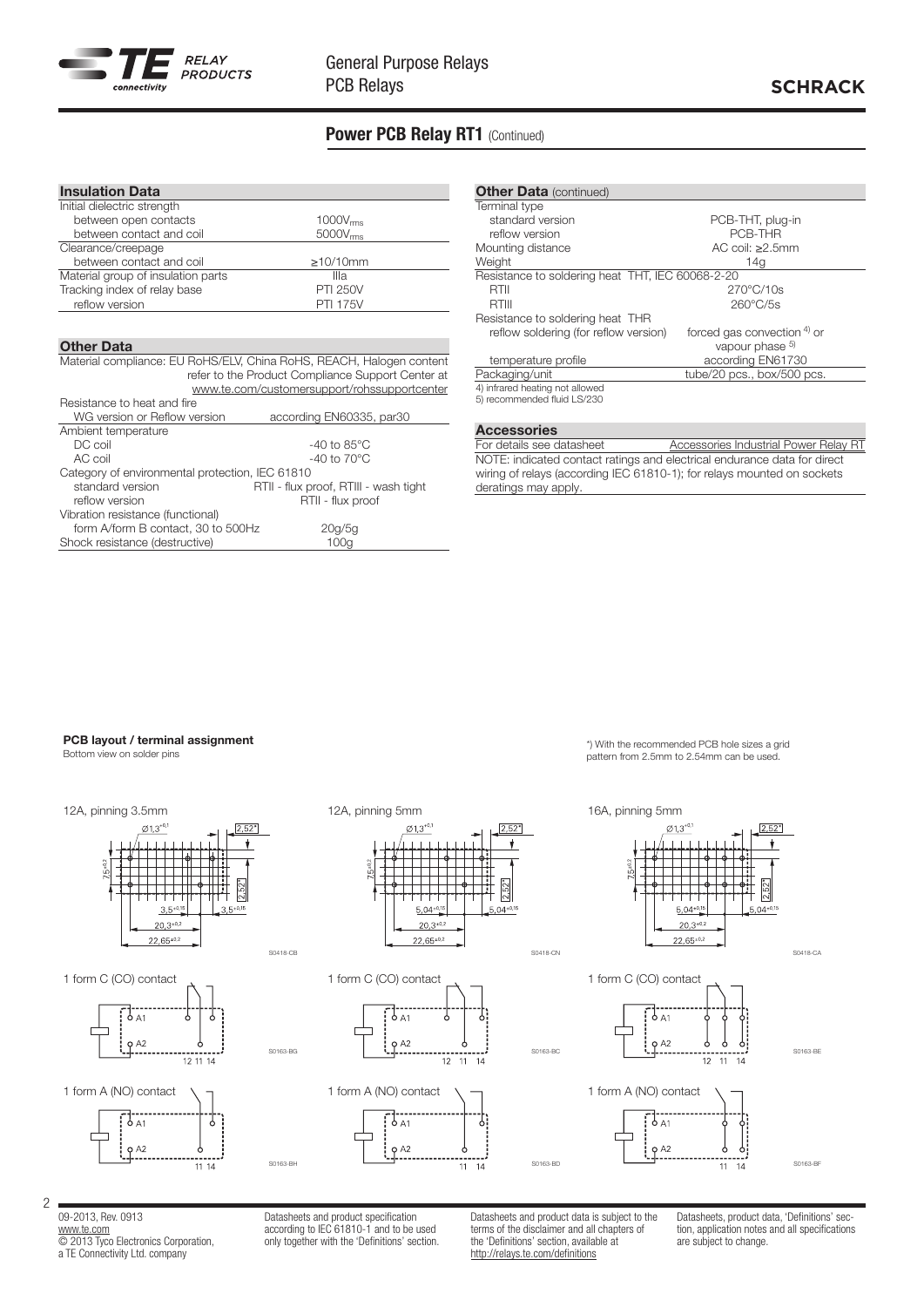

## Power PCB Relay RT1 (Continued)



3